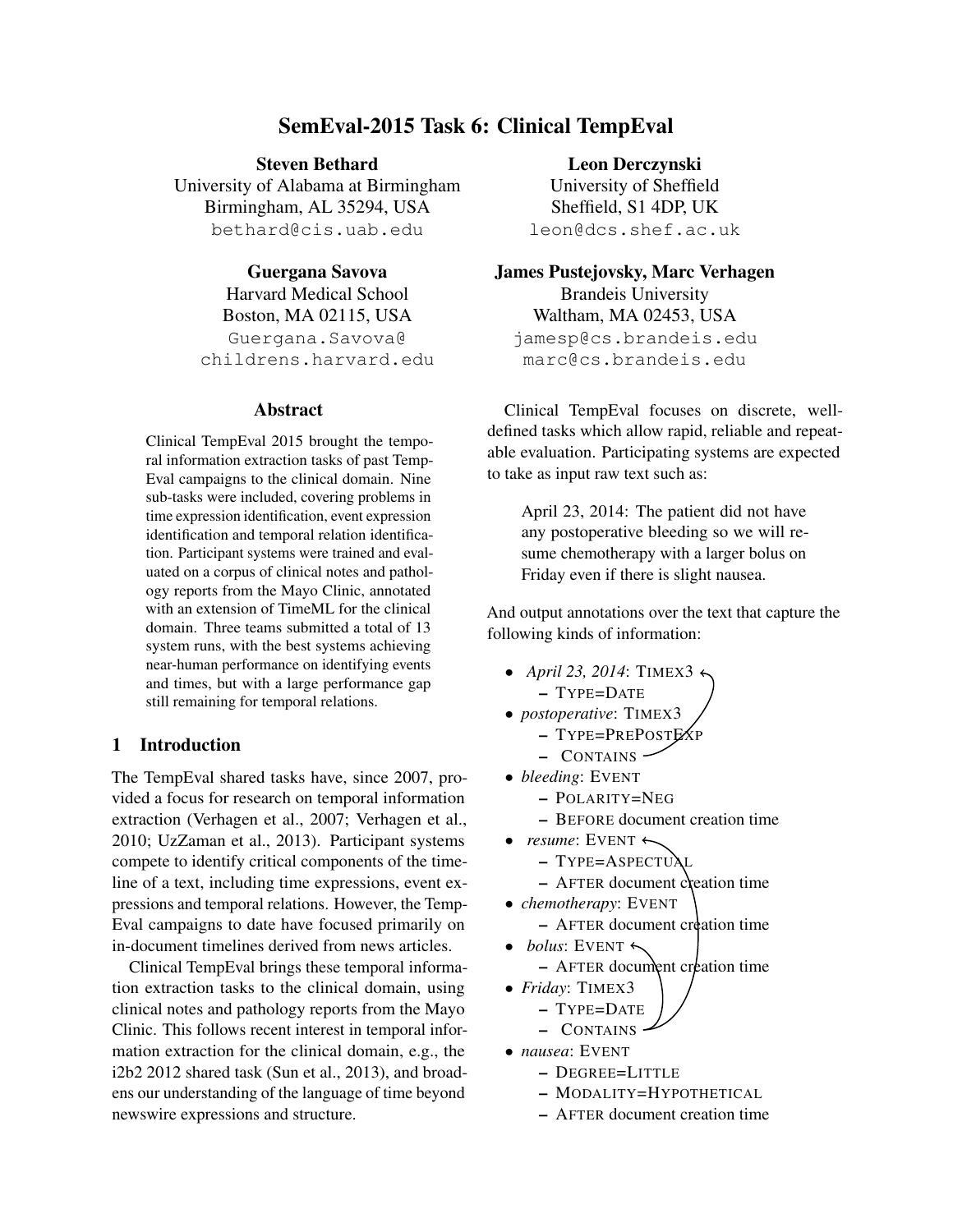That is, the systems should identify the time expressions, event expressions, attributes of those expressions, and temporal relations between them.

# 2 Data

The Clinical TempEval corpus was based on a set of 600 clinical notes and pathology reports from cancer patients at the Mayo Clinic. These notes were manually de-identified by the Mayo Clinic to replace names, locations, etc. with generic placeholders, but time expressions were not altered. The notes were then manually annotated by the THYME project (thyme.healthnlp.org) using an extension of ISO-TimeML for the annotation of times, events and temporal relations in clinical notes (Styler et al., 2014b). This extension includes additions such as new time expression types (e.g., PREPOSTEXP for expressions like *postoperative*), new EVENT attributes (e.g., DE-GREE=LITTLE for expressions like *slight nausea*), and an increased focus on temporal relations of type CONTAINS (a.k.a. INCLUDES).

The annotation procedure was as follows:

- 1. Annotators identified time and event expressions, along with their attributes
- 2. Adjudicators revised and finalized the time and event expressions and their attributes
- 3. Annotators identified temporal relations between pairs of events and events and times
- 4. Adjudicators revised and finalized the temporal relations

More details on the corpus annotation process are documented in a separate article (Styler et al., 2014a).

Because the data contained incompletely deidentified clinical data (the time expressions were retained), participants were required to sign a data use agreement with the Mayo Clinic to obtain the raw text of the clinical notes and pathology reports.<sup>1</sup> The event, time and temporal relation annotations were distributed separately from the text, in an open source repository<sup>2</sup> using the Anafora standoff format (Chen and Styler, 2013).

|                                 | Train       | Dev  |
|---------------------------------|-------------|------|
| Documents                       | 293         | 147  |
| <b>EVENTS</b>                   | 38890 20974 |      |
| TIMEX3s                         | 3833        | 2078 |
| TLINKS with TYPE=CONTAINS 11176 |             | 6173 |

Table 1: Number of documents, event expressions, time expressions and narrative container relations in the training and development portions of the THYME data. (Dev is the Clinical TempEval 2015 test set.)

The corpus was split into three portions: Train (50%), Dev (25%) and Test (25%). For Clinical TempEval 2015, the Train portion was used for training and the Dev portion was used for testing. The Test portion was not distributed, and was reserved as a test set for a future iteration of the shared task. Table 1 shows the number of documents, event expressions (EVENT annotations), time expressions (TIMEX3 annotations) and narrative container relations (TLINK annotations with TYPE=CONTAINS attributes) in the Train and Dev portions of the corpus.

### 3 Tasks

A total of nine tasks were included, grouped into three categories:

- Identifying time expressions (TIMEX3 annotations in the THYME corpus) consisting of the following components<sup>3</sup>:
	- The spans (character offsets) of the expression in the text
	- Class: DATE, TIME, DURATION, QUAN-TIFIER, PREPOSTEXP or SET
- Identifying event expressions (EVENT annotations in the THYME corpus) consisting of the following components:
	- The spans (character offsets) of the expression in the text
	- Contextual Modality: ACTUAL, HYPO-THETICAL, HEDGED or GENERIC
	- Degree: MOST, LITTLE or N/A
	- Polarity: POS or NEG
	- Type: ASPECTUAL, EVIDENTIAL or N/A

<sup>&</sup>lt;sup>1</sup>The details of this process are described at  $http://thyme.$ healthnlp.org/

<sup>2</sup> https://github.com/stylerw/thymedata

 $3$ Normalized time values (e.g. 2015-02-05) were originally planned, but annotation was not completed in time.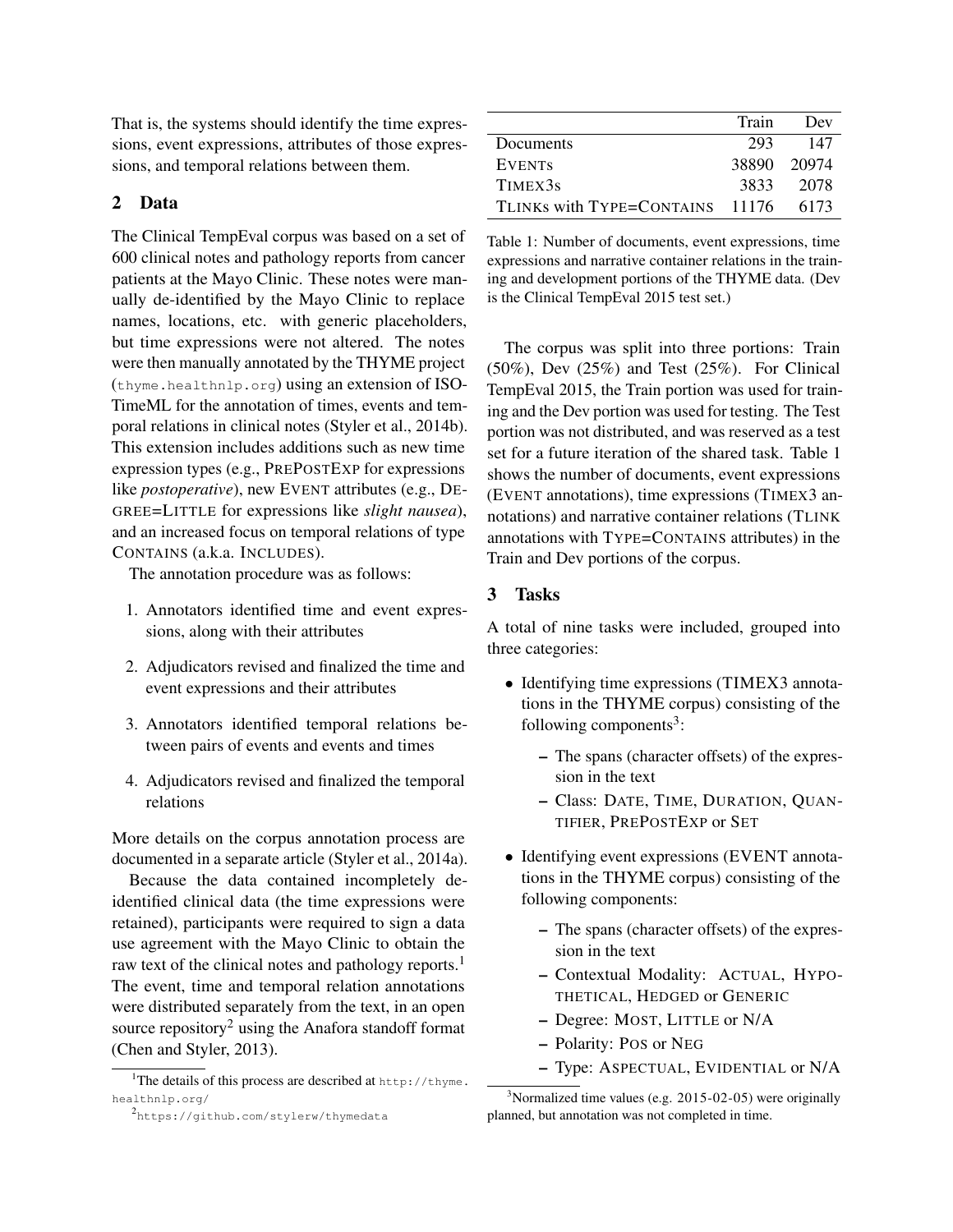- Identifying temporal relations between events and times, focusing on the following types:
	- Relations between events and the document creation time (BEFORE, OVER-LAP, BEFORE-OVERLAP or AFTER), represented by DOCTIMEREL annotations in the THYME corpus
	- Narrative container relations (Pustejovsky and Stubbs, 2011) between events and/or times, represented by TLINK annotations with TYPE=CONTAINS in the THYME corpus

The evaluation was run in two phases:

- 1. Systems were given access only to the raw text, and were asked to identify time expressions, event expressions and temporal relations
- 2. Systems were given access to the raw text and the manual event and time annotations, and were asked to identify only temporal relations

### 4 Evaluation Metrics

All of the tasks were evaluated using the standard metrics of precision  $(P)$ , recall  $(R)$  and  $F_1$ :

$$
P = \frac{|S \cap H|}{|S|}
$$

$$
R = \frac{|S \cap H|}{|H|}
$$

$$
F_1 = \frac{2 \cdot P \cdot R}{P + R}
$$

where  $S$  is the set of items predicted by the system and  $H$  is the set of items manually annotated by the humans. Applying these metrics to the tasks only requires a definition of what is considered an "item" for each task.

- For evaluating the spans of event expressions or time expressions, items were tuples of (begin, end) character offsets. Thus, systems only received credit for identifying events and times with exactly the same character offsets as the manually annotated ones.
- For evaluating the attributes of event expressions or time expressions – Class, Contextual

Modality, Degree, Polarity and Type – items were tuples of (begin, end, value) where begin and end are character offsets and value is the value that was given to the relevant attribute. Thus, systems only received credit for an event (or time) attribute if they both found an event (or time) with the correct character offsets and then assigned the correct value for that attribute.

- For relations between events and the document creation time, items were tuples of (begin, end, value), just as if it were an event attribute. Thus, systems only received credit if they found a correct event and assigned the correct relation (BEFORE, OVERLAP, BEFORE-OVERLAP or AFTER) between that event and the document creation time. Note that in the second phase of the evaluation, when manual event annotations were given as input, precision, recall and  $F_1$  are all equivalent to standard accuracy.
- For narrative container relations, items were tuples of ((begin<sub>1</sub>, end<sub>1</sub>), (begin<sub>2</sub>, end<sub>2</sub>)), where the begins and ends corresponded to the character offsets of the events or times participating in the relation. Thus, systems only received credit for a narrative container relation if they found both events/times and correctly assigned a CONTAINS relation between them.

For attributes, an additional metric measures how accurately a system predicts the attribute values on just those events or times that the system predicted. The goal here is to allow a comparison across systems for assigning attribute values, even when different systems produce very different numbers of events and times. This is calculated by dividing the  $F_1$  on the attribute by the  $F_1$  on identifying the spans:

$$
A = \frac{\text{attribute } F_1}{\text{span } F_1}
$$

For the narrative container relations, additional metrics were included that took into account *temporal closure*, where additional relations can be deterministically inferred from other relations (e.g., A CON-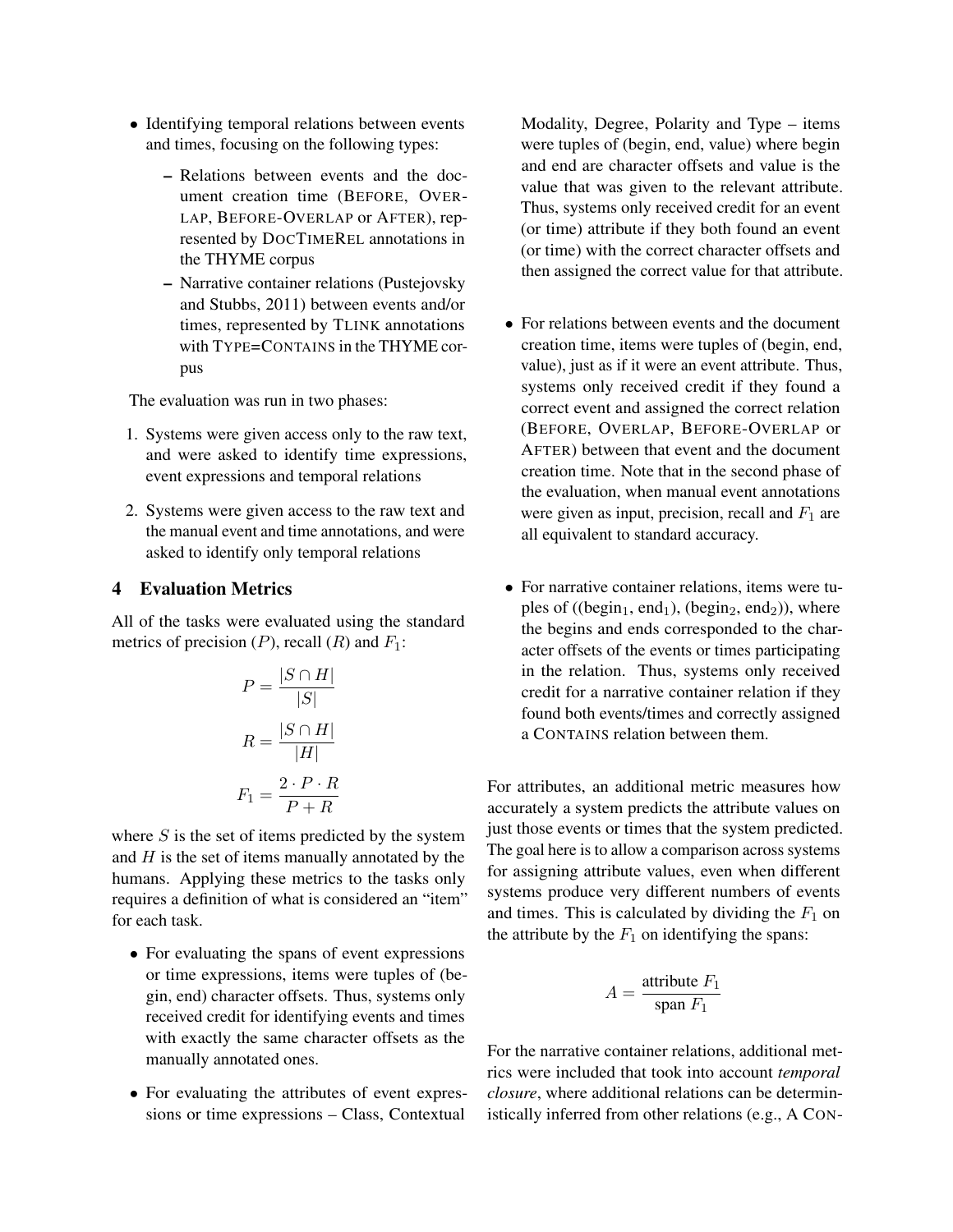TAINS B and B CONTAINS C, so A CONTAINS C):

$$
P_{\text{closure}} = \frac{|S \cap \text{closure}(H)|}{|S|}
$$

$$
R_{\text{closure}} = \frac{|\text{closure}(S) \cap H|}{|H|}
$$

$$
F_{\text{closure}} = \frac{2 \cdot P_{\text{closure}} \cdot R_{\text{closure}}}{P_{\text{closure}} + R_{\text{closure}}}
$$

These measures take the approach of prior work (Uz-Zaman and Allen, 2011) and TempEval 2013 (UzZaman et al., 2013), following the intuition that precision should measure the fraction of system-predicted relations that can be verified from the human annotations (either the original human annotations or annotations inferred from those through closure), and that recall should measure the fraction of humanannotated relations that can be verified from the system output (either the original system predictions or predictions inferred from those through closure).

# 5 Baseline Systems

Two rule-based systems were used as baselines to compare the participating systems against.

memorize For all tasks but the narrative container task, a memorization-based baseline was used.

To train the model, all phrases annotated as either events or times in the training data were collected. All exact character matches for these phrases in the training data were then examined, and only phrases that were annotated as events or times greater than 50% of the time were retained. For each phrase, the most frequently annotated type (event or time) and attribute values for instances of that phrase were determined.

To predict with the model, the raw text of the test data was searched for all exact character matches of any of the memorized phrases, preferring longer phrases when multiple matches overlapped. Wherever a phrase match was found, an event or time with the memorized (most frequent) attribute values was predicted.

closest For the narrative container task, a proximitybased baseline was used. Each time expression

was predicted to be a narrative container, containing only the closest event expression to it in the text.

### 6 Participating Systems

Three research teams submitted a total of 13 runs:

- BluLab The team from Stockholm University and University of Utah participated in all tasks, using supervised classifiers with features generated by the Apache clinical Text Analysis and Knowledge Extraction System (cTAKES)<sup>4</sup>. Their runs differed in whether and how many rules were used to constrain the search for narrative container relations.
- KPSCMI The team from Kaiser Permanente Southern California participated in the time expression tasks. Their runs compared an extended version of the rule-based HeidelTime<sup>5</sup> system (run 1) with systems based on supervised classifiers (run 2-3).
- UFPRSheffield The team from Universidade Federal do Paraná and University of Sheffield participated in the time expression tasks. Their runs compared in-house rule-based systems (the Hynx runs) to systems based on supervised classifiers (the SVM runs).

# 7 Human Agreement

We also give two types of human agreement on the task, measured with the same evaluation metrics as the systems:

- ann-ann Inter-annotator agreement between the two independent human annotators who annotated each document. This is the most commonly reported type of agreement, and often considered to be an upper bound on system performance.
- adj-ann Inter-annotator agreement between the adjudicator and the two independent annotators. This is usually a better bound on system performance in adjudicated corpora, since the models are trained on the adjudicated data, not on the individual annotator data.

<sup>4</sup> https://ctakes.apache.org

<sup>5</sup> https://code.google.com/p/heideltime/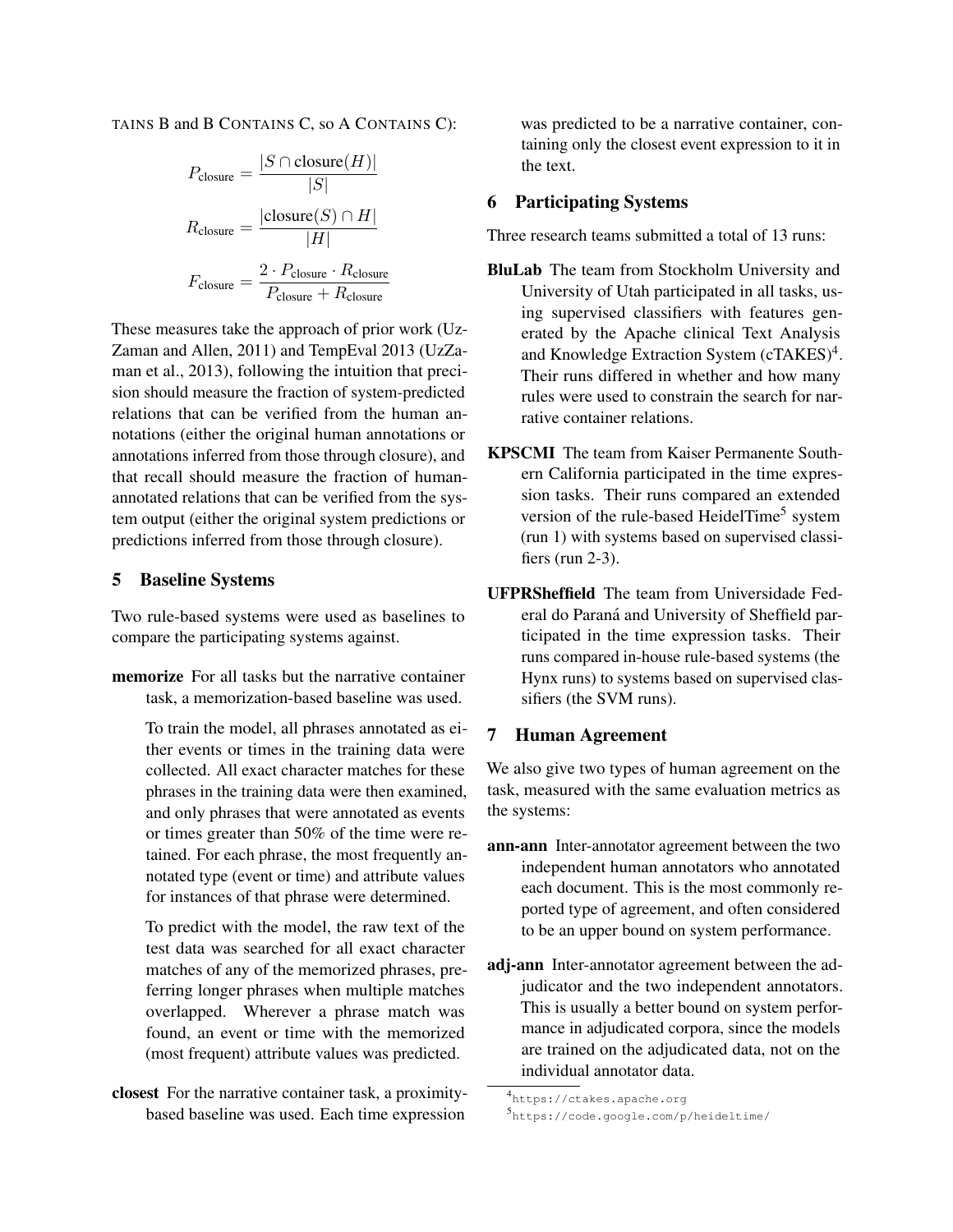|                           |       | span  |                | $span + class$ |       |       |       |  |
|---------------------------|-------|-------|----------------|----------------|-------|-------|-------|--|
| Team                      | P     | R     | F <sub>1</sub> | P              | R     | F1    | A     |  |
| Baseline: memorize        | 0.743 | 0.372 | 0.496          | 0.723          | 0.362 | 0.483 | 0.974 |  |
| BluLab: run 1-3           | 0.797 | 0.664 | 0.725          | 0.778          | 0.652 | 0.709 | 0.819 |  |
| KPSCMI: run 1             | 0.272 | 0.782 | 0.404          | 0.223          | 0.642 | 0.331 | 0.948 |  |
| KPSCMI: run 2             | 0.705 | 0.683 | 0.694          | 0.668          | 0.648 | 0.658 | 0.948 |  |
| KPSCMI: run 3             | 0.693 | 0.706 | 0.699          | 0.657          | 0.669 | 0.663 | 0.973 |  |
| UFPRSheffield-SVM: run 1  | 0.732 | 0.661 | 0.695          | 0.712          | 0.643 | 0.676 | 0.977 |  |
| UFPRSheffield-SVM: run 2  | 0.741 | 0.655 | 0.695          | 0.723          | 0.640 | 0.679 | 0.950 |  |
| UFPRSheffield-Hynx: run 1 | 0.479 | 0.747 | 0.584          | 0.455          | 0.709 | 0.555 | 0.952 |  |
| UFPRSheffield-Hynx: run 2 | 0.494 | 0.770 | 0.602          | 0.470          | 0.733 | 0.573 | 0.951 |  |
| UFPRSheffield-Hynx: run 3 | 0.311 | 0.794 | 0.447          | 0.296          | 0.756 | 0.425 | 0.951 |  |
| UFPRSheffield-Hynx: run 4 | 0.311 | 0.795 | 0.447          | 0.296          | 0.756 | 0.425 | 0.952 |  |
| UFPRSheffield-Hynx: run 5 | 0.411 | 0.795 | 0.542          | 0.391          | 0.756 | 0.516 | 0.978 |  |
| Agreement: ann-ann        |       |       | 0.690          |                |       | 0.644 | 0.933 |  |
| Agreement: adj-ann        |       |       | 0.774          |                |       | 0.747 | 0.965 |  |

Table 2: System performance and annotator agreement on TIMEX3 tasks: identifying the time expression's span (character offsets) and class (DATE, TIME, DURATION, QUANTIFIER, PREPOSTEXP or SET). The best system score from each column is in bold. The three BluLab runs are combined because they all have identical performance (since they only differ in their approach to narrative container relations).

Precision and recall are not reported in these scenarios since they depend on the arbitrary choice of one annotator as the "human"  $(H)$  and the other as the "system"  $(S)$ .

Note that since temporal relations between events and the document creation time were annotated at the same time as the events themselves, agreement for this task is only reported in phase 1 of the evaluation. Similarly, since narrative container relations were only annotated after events and times had been adjudicated, agreement for this task is only reported in phase 2 of the evaluation.

#### 8 Evaluation Results

#### 8.1 Time Expressions

Table 2 shows results on the time expression tasks. The BluLab system achieved the best  $F_1$  at identifying time expressions, 0.725. The other machine learning systems (KPSCMI run 2-3 and UFPRSheffield-SVM run 1-2) achieved  $F_1$  in the 0.690-0.700 range. The rule-based systems (KPSCMI run 1 and UFPRSheffield-Hynx run 1-5) all achieved higher recall than the machine learning systems, but at substantial costs to precision. All systems outperformed the memorization baseline in terms of recall, and all

machine-learning systems outperformed it in terms of  $F_1$ , but only the BluLab system outperformed the baseline in terms of precision.

The BluLab system also achieved the best  $F_1$  for predicting the classes of time expressions, though this is primarily due to achieving a higher  $F_1$ at identifying time expressions in the first place. UFPRSheffield-Hynx run 5 achieved the best accuracy on predicting classes for the time expressions it found, 0.978, though on this metric it only outperformed the memorization baseline by 0.004.

Across the time expression tasks, systems did not quite achieve performance at the level of human agreement. For the spans of time expressions, the top system achieved 0.725 F1, compared to 0.774 adjudicator-annotator  $F_1$ , though almost half of the systems exceeded the lower annotator-annotator  $F_1$ of 0.690. For the classes of time expressions, the story was similar for  $F_1$ , though several models exceeded the adjudicator-annotator accuracy of 0.965 on just the time expressions predicted by the system.

### 8.2 Event Expressions

Table 3 shows results on the event expression tasks. The BluLab system outperformed the memorization baseline on almost every metric on every task. The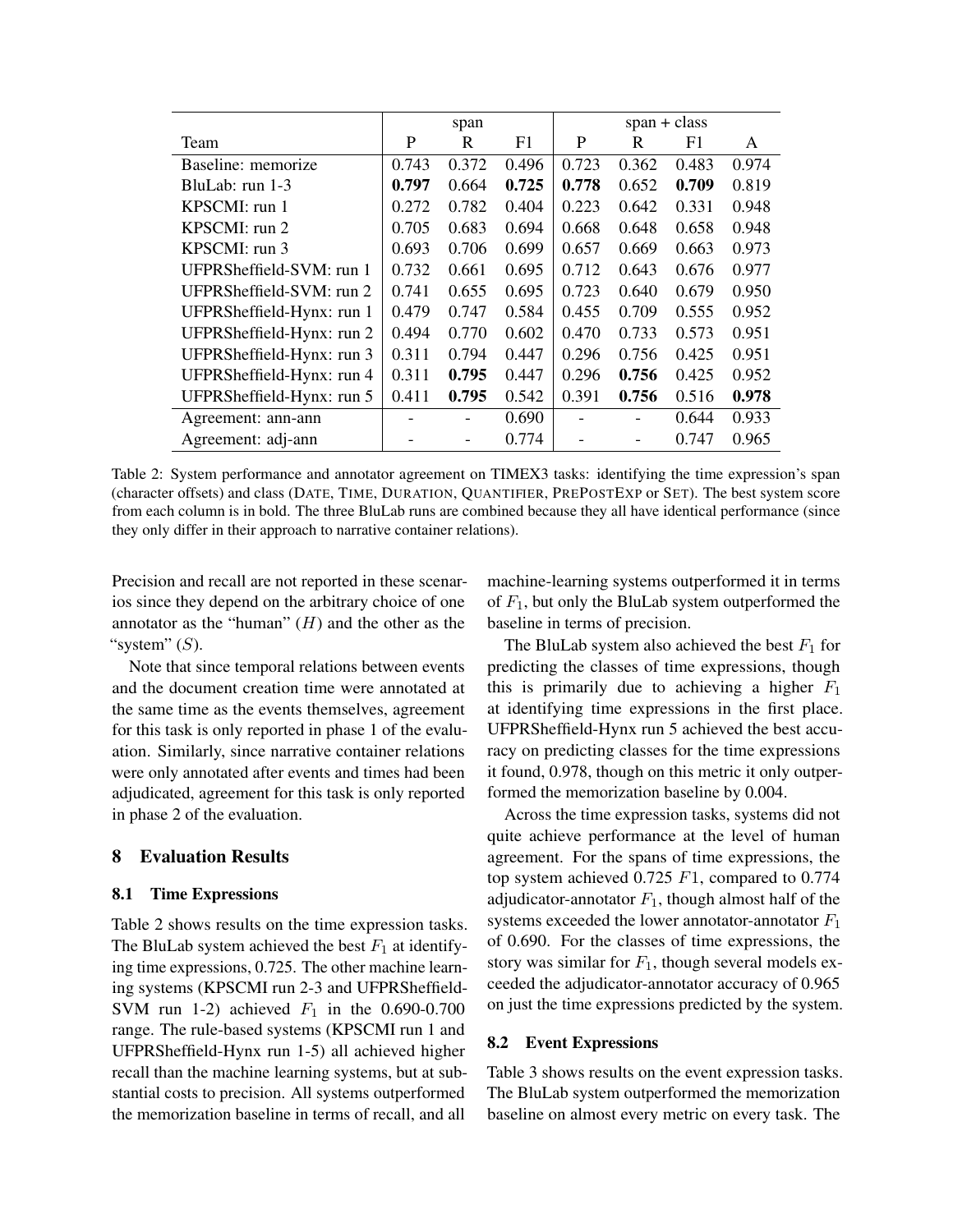|                    |                   | span  |       | $span + modality$ |                          |                          |             | $span + degree$          |       |       |       |
|--------------------|-------------------|-------|-------|-------------------|--------------------------|--------------------------|-------------|--------------------------|-------|-------|-------|
| Team               | P                 | R     | F1    | P                 | R                        | F1                       | A           | P                        | R     | F1    | A     |
| Baseline: memorize | 0.876             | 0.810 | 0.842 | 0.810             | 0.749                    | 0.778                    | 0.924       | 0.871                    | 0.806 | 0.838 | 0.995 |
| BluLab: run 1-3    | 0.887             | 0.864 | 0.875 | 0.834             | 0.813                    | 0.824                    | 0.942       | 0.882                    | 0.859 | 0.870 | 0.994 |
| Agreement: ann-ann |                   |       | 0.819 |                   |                          | 0.779                    | 0.951       |                          |       | 0.815 | 0.995 |
| Agreement: adj-ann |                   | ۰     | 0.880 | -                 | $\overline{\phantom{a}}$ |                          | 0.855 0.972 | $\overline{\phantom{a}}$ |       | 0.877 | 0.997 |
|                    |                   |       |       |                   |                          |                          |             |                          |       |       |       |
|                    | $span + polarity$ |       |       | $span + type$     |                          |                          |             |                          |       |       |       |
| Team               | P                 | R     | F1    | A                 | P                        | R                        | F1          | A                        |       |       |       |
| Baseline: memorize | 0.800             | 0.740 | 0.769 | 0.913             | 0.846                    | 0.783                    | 0.813       | 0.966                    |       |       |       |
| BluLab: run 1-3    | 0.868             | 0.846 | 0.857 | 0.979             | 0.834                    | 0.812                    | 0.823       | 0.941                    |       |       |       |
| Agreement: ann-ann |                   | Ξ.    | 0.798 | 0.974             |                          | $\overline{\phantom{a}}$ | 0.773       | 0.944                    |       |       |       |
| Agreement: adj-ann |                   |       | 0.869 | 0.988             |                          |                          | 0.853       | 0.969                    |       |       |       |

Table 3: System performance and annotator agreement on EVENT tasks: identifying the event expression's span (character offsets), contextual modality (ACTUAL, HYPOTHETICAL, HEDGED or GENERIC), degree (MOST, LITTLE or N/A), polarity (POS or NEG) and type (ASPECTUAL, EVIDENTIAL or N/A). The best system score from each column is in bold.

one exception was the semantic type of the event, where the memorization baseline had a better precision and also a better accuracy on the classes of the events that it identified.

The BluLab system got close to the level of adjudicator-annotator agreement on identifying the spans of event expressions (0.875 vs. 0.880  $F_1$ ), identifying the degree of events (0.870 vs. 0.877  $F_1$ ), and identifying the polarity of events (0.857) vs.  $0.869 F_1$ , and it generally met or exceeded the lower annotator-annotator agreement on these tasks. There is a larger gap  $(3+$  points of  $F_1$ ) between the system performance and adjudicator-annotator agreement for event modality and event type, though only a small gap  $(<1$  point of  $F_1$ ) for the lower annotatorannotator agreement on these tasks.

#### 8.3 Temporal Relations

Table 4 shows performance on the temporal relation tasks. In detecting the relations between events and the document creation time, the BluLab system substantially outperformed the memorization baseline, achieving  $F_1$  of 0.702 on system-predicted events (phase 1) and  $F_1$  of 0.791 on manually annotated events (phase 2). In identifying narrative container relations, the best BluLab system (run 2) outperformed the proximity-based baseline when using systempredicted events ( $F_{\text{closure}}$  of 0.123 vs. 0.106) but not when using manually annotated events  $(F_{closure}$ 

of 0.181 vs. 0.260). Across both phase 1 and phase 2 for narrative container relations, the top BluLab system always had the best recall, while the baseline system always had the best precision.

Annotator agreement was higher than system performance on all temporal relation tasks. For relations between events and the document creation time, adjudicator-annotator agreement was  $0.761 F<sub>1</sub>$ , compared to the best system's 0.702  $F_1$ , though this system did exceed the lower annotator-annotator agreement of 0.628  $F_1$ . For narrative container relations using manually annotated EVENTs and TIMEX3s, the gap was much greater, with adjudicator-annotator agreement at  $0.672 F_{\text{closure}}$ , and the top system (the baseline system) at 0.260  $F_{\text{closure}}$ . Even the lower annotator-annotator agreement of 0.475  $F_{\text{closure}}$  was much higher than the system performance.

# 9 Discussion

The results of Clinical TempEval 2015 suggest that a small number of temporal information extraction tasks are solved by current state-of-the-art systems, but for the majority of tasks, there is still room for improvement. Identifying events, their degrees and their polarities were the easiest tasks for the participants, with the best systems achieving within about 0.01 of human agreement on the tasks. Systems for identifying event modality and event type were not far behind, achieving within about 0.03 of human agree-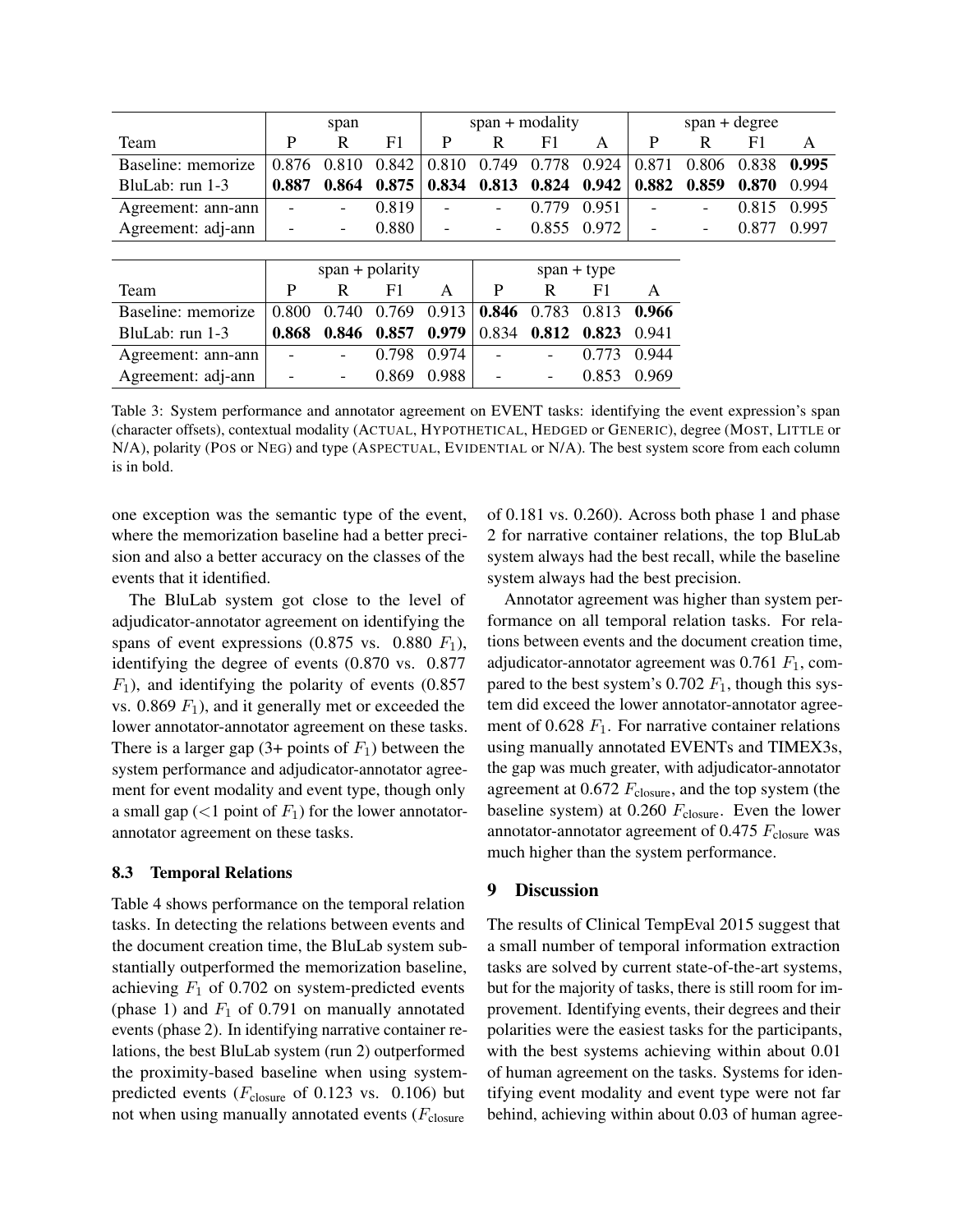|                                                                  |       | To document time         |       | Narrative containers |                 |       |              |       |       |  |
|------------------------------------------------------------------|-------|--------------------------|-------|----------------------|-----------------|-------|--------------|-------|-------|--|
|                                                                  |       |                          |       |                      | Without closure |       | With closure |       |       |  |
|                                                                  | P     | R                        | F1    | P                    | R               | F1    | P            | R     | F1    |  |
| Phase 1: systems are given only the raw text                     |       |                          |       |                      |                 |       |              |       |       |  |
| Baseline: memorize                                               | 0.600 | 0.555                    | 0.577 |                      |                 |       |              |       |       |  |
| Baseline: closest                                                |       |                          |       | 0.368                | 0.061           | 0.104 | 0.400        | 0.061 | 0.106 |  |
| BluLab: run 1                                                    | 0.712 | 0.693                    | 0.702 | 0.085                | 0.080           | 0.082 | 0.100        | 0.099 | 0.100 |  |
| BluLab: run 2                                                    | 0.712 | 0.693                    | 0.702 | 0.080                | 0.142           | 0.102 | 0.094        | 0.179 | 0.123 |  |
| BluLab: run 3                                                    | 0.712 | 0.693                    | 0.702 | 0.084                | 0.086           | 0.085 | 0.090        | 0.103 | 0.096 |  |
| Agreement: ann-ann                                               |       |                          | 0.628 |                      |                 |       |              |       |       |  |
| Agreement: adj-ann                                               |       | $\overline{\phantom{0}}$ | 0.761 |                      |                 |       |              |       |       |  |
| Phase 2: systems are given manually annotated EVENTs and TIMEX3s |       |                          |       |                      |                 |       |              |       |       |  |
| Baseline: memorize                                               |       |                          | 0.608 |                      |                 |       |              |       |       |  |
| Baseline: closest                                                |       |                          |       | 0.514                | 0.170           | 0.255 | 0.554        | 0.170 | 0.260 |  |
| BluLab: run 1                                                    |       |                          | 0.791 | 0.100                | 0.104           | 0.102 | 0.117        | 0.128 | 0.123 |  |
| BluLab: run 2                                                    |       |                          | 0.791 | 0.109                | 0.210           | 0.143 | 0.140        | 0.254 | 0.181 |  |
| BluLab: run 3                                                    |       |                          | 0.791 | 0.119                | 0.137           | 0.128 | 0.150        | 0.155 | 0.153 |  |
| Agreement: ann-ann                                               |       |                          |       |                      |                 | 0.449 |              |       | 0.475 |  |
| Agreement: adj-ann                                               |       |                          |       |                      |                 | 0.655 |              |       | 0.672 |  |

Table 4: System performance and annotator agreement on temporal relation tasks: identifying relations between events and the document creation time (DOCTIMEREL), and identifying narrative container relations (CONTAINS). The best system score from each column is in bold.

ment. Time expressions and relations to the document creation time were at the next level of difficulty, with a gap of about 0.05 from human agreement.

Identifying narrative container relations was by far the most difficult task, with the best systems down by more than 0.40 from human agreement. In absolute terms, performance on narrative container relations was also quite low, with system  $F_{\text{closure}}$ scores in the 0.10-0.12 range on system-generated events and times, and in the 0.12-0.26 range on manually-annotated events and times. For comparison, in TempEval 2013, which used newswire data,  $F_{\text{closure}}$  scores were in the 0.24-0.36 range on systemgenerated events and times and in the 0.35-0.56 range on manually-annotated events and times (UzZaman et al., 2013). One major difference between the corpora is that the narrative container relations in the clinical domain often span many sentences, while almost all of the relations in TempEval 2013 were either within the same sentence or across adjacent sentences. Most past research systems have also focused on identifying within-sentence and adjacent-sentence relations. This focus on local relations might explain the poor performance on the more distant relations

in the THYME corpus. But further investigation is needed to better understand the challenge here.

In almost all tasks, the submitted systems substantially outperformed the baselines. The one exception to this was the narrative containers task. The baseline there – which simply predicted that each time expression contained the nearest event expression to it in the text – achieved 4 times the precision of the best submitted system and consequently achieved the best  $F_1$  by a large margin. This suggests that future systems may want to incorporate better measures of proximity that can capture some of what the baseline is finding.

While machine learning methods were overall the most successful, for time expression identification, the submitted rule-based systems achieved the best recall. This is counter to the usual assumption that rule-based systems will be more precise, and that machine learning systems will sacrifice precision to increase recall. The difference is likely that the rulebased systems were aiming for good coverage, trying to find all potential time expressions, but had too few constraints to discard such phrases in inappropriate contexts. The baseline system is suggestive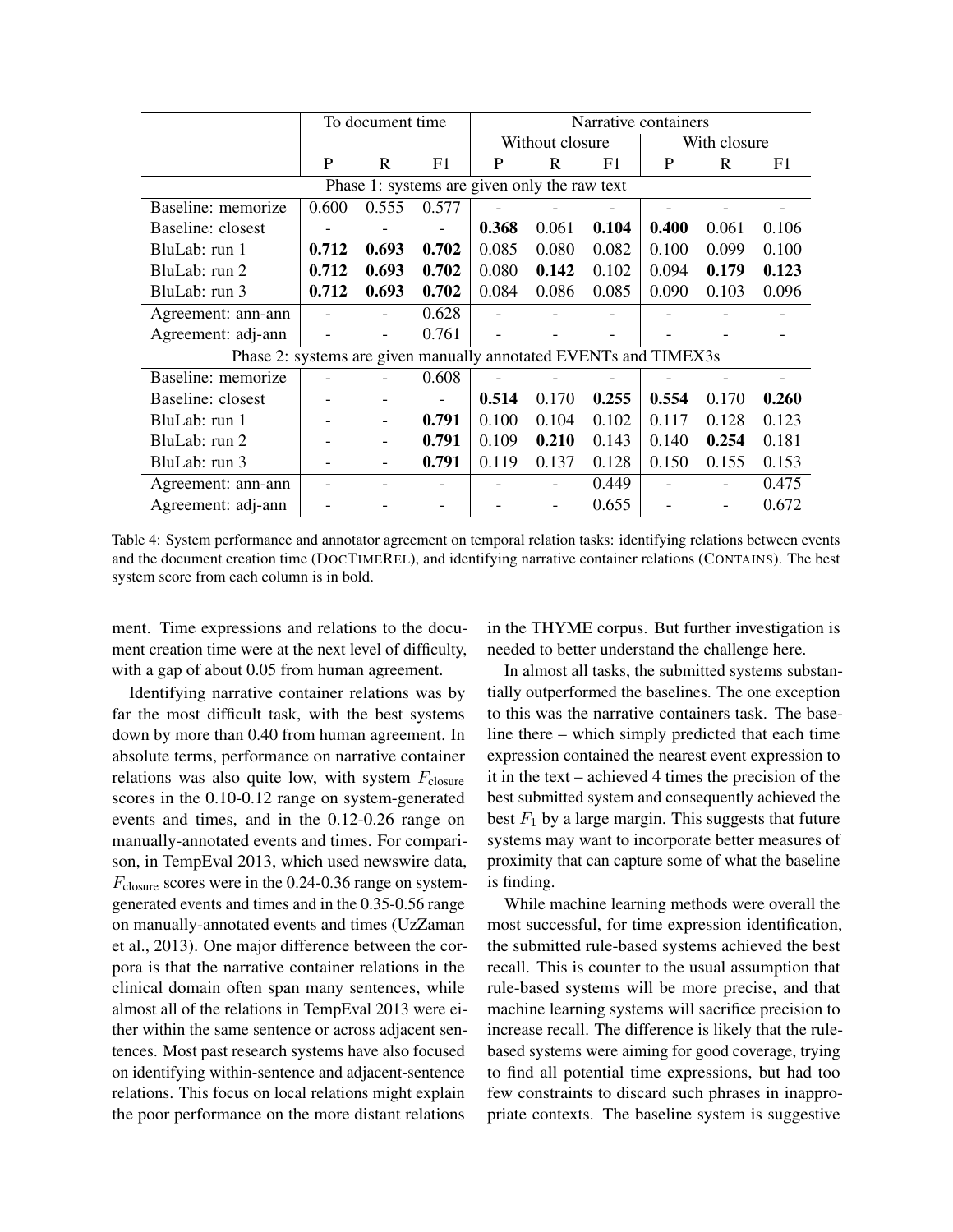of this possibility: it has a constraint to only memorize phrases that corresponded with time expressions more than 50% of the time, and it has high precision (0.743) and low recall (0.372) as is typically expected of a rule-based system, but if the constraint is removed, it has low precision (0.126) and high recall (0.521) like the participant rule-based systems.

Clinical TempEval was the first TempEval exercise to use narrative containers, a significant shift from prior exercises. Annotator agreement in the dataset is moderate, but needs to be further improved. Similar agreement scores were found when annotating temporal relations in prior corpora (for TempEval or using TimeML), although these typically involved the application of more complex temporal relation ontologies. The narrative container approach is comparatively simple. The low annotator-adjudicator scores (i.e. below 0.90, a score generally recognized to indicate a production-quality resource) suggests that annotation is difficult independent of the number of potential temporal relation types. Difficulty may lie in the comprehension and reification of the potentially complex temporal structures described in natural language text. Nevertheless, systems did well on the DCT task, achieving high scores – similar to the pattern seen in Task D of TempEval-2, which had a comparable scoring metric.

Though the results of Clinical TempEval 2015 are encouraging, they were limited somewhat by the small number of participants in the task. There are two likely reasons for this. First, there were many different sub-tasks for Clinical TempEval, meaning that to compete in all sub-tasks, a large number of sub-systems had to be developed in a limited amount of time (six months or less). This relatively high barrier for entry meant that of the 15 research groups that managed to sign a data use agreement and obtain the data before the competition, only 3 submitted systems to compete. Second, the data use agreement process was time consuming, and more than 10 research groups who began the data use agreement process were unable to complete it before the evaluation.

In future iterations of Clinical TempEval, we expect these issues to be reduced. The next Clinical TempEval will use the current Train and Dev data as the training set, and as these data are already available, this leaves research teams with a year or more to develop systems. Furthermore, arrangements with the Mayo Clinic have been made to further expedite the data use agreement process, which should significantly reduce the wait time for new participants.

#### Acknowledgements

This work was partially supported by funding from R01LM010090 (THYME) from the National Library of Medicine and from the European Union's Seventh Framework Programme (grant No. 611233, PHEME).

#### References

- Wei-Te Chen and Will Styler. 2013. Anafora: A webbased general purpose annotation tool. In *Proceedings of the 2013 NAACL HLT Demonstration Session*, pages 14–19, Atlanta, Georgia, June.
- James Pustejovsky and Amber Stubbs. 2011. Increasing informativeness in temporal annotation. In *Proceedings of the 5th Linguistic Annotation Workshop*, pages 152– 160, Portland, Oregon, USA, June.
- William F. Styler, IV, Steven Bethard, Sean Finan, Martha Palmer, Sameer Pradhan, Piet de Groen, Brad Erickson, Timothy Miller, Chen Lin, Guergana Savova, and James Pustejovsky. 2014a. Temporal annotation in the clinical domain. *Transactions of the Association for Computational Linguistics*, 2:143–154.
- William F. Styler, IV, Guergana Savova, Martha Palmer, James Pustejovsky, Tim O'Gorman, and Piet C. de Groen. 2014b. THYME annotation guidelines, 2.
- Weiyi Sun, Anna Rumshisky, and Ozlem Uzuner. 2013. Evaluating temporal relations in clinical text: 2012 i2b2 challenge. *Journal of the American Medical Informatics Association*, 20(5):806–813.
- Naushad UzZaman and James Allen. 2011. Temporal evaluation. In *Proceedings of the 49th Annual Meeting of the Association for Computational Linguistics: Human Language Technologies*, pages 351–356, Portland, Oregon, USA, June.
- Naushad UzZaman, Hector Llorens, Leon Derczynski, James Allen, Marc Verhagen, and James Pustejovsky. 2013. SemEval-2013 Task 1: TempEval-3: Evaluating Time Expressions, Events, and Temporal Relations. In *Second Joint Conference on Lexical and Computational Semantics (\*SEM), Volume 2: Proceedings of the Seventh International Workshop on Semantic Evaluation (SemEval 2013)*, pages 1–9, Atlanta, Georgia, USA, June.
- Marc Verhagen, Robert Gaizauskas, Frank Schilder, Mark Hepple, Graham Katz, and James Pustejovsky. 2007. SemEval-2007 Task 15: TempEval Temporal Relation